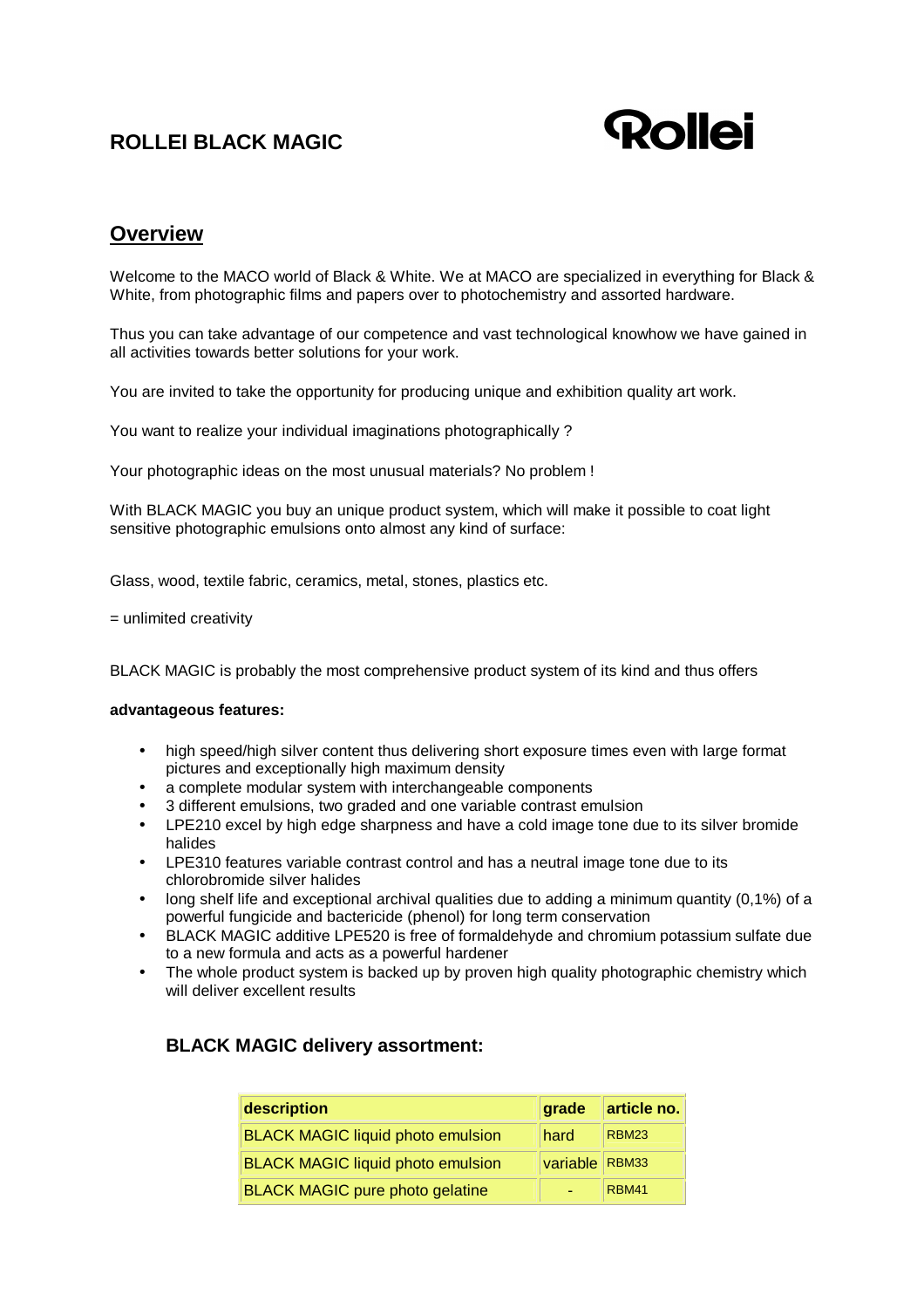| <b>BLACK MAGIC ADDITIV HD* concentrate</b>                                    | ÷. | <b>RBM52</b>      |
|-------------------------------------------------------------------------------|----|-------------------|
| <b>BLACK MAGIC special bottle for warming</b><br>up small amounts, lighttight |    | RBM <sub>60</sub> |

# **1. Safety first**

In all areas of life, any product may be harmful if not used properly. Of course this applies also to photographic products.

We at MACO care about our customers and our responsibility in regard of environmental aspects.

Therefore we have kept any potential health hazards to a minimum. However we urge you to use appropriate caution in handling our photographic products.

- Always keep the products out of the reach of children !
- Please read the instructions carefully if in doubt please contact us for support.
- Working with photographic chemistry should take place in rooms with good ventilation.
- Furthermore, we keep Material safety data sheets available.

See Safety data sheets above.

### **2. Usage**

The use of BLACK MAGIC should take place in a black & white darkroom.

The graded BLACK MAGIC emulsions LPE 210 may be mixed together in any ratio.

### **3. What do you need - a checklist**

Depending on your goal, you should have all necessary components at hand. If you miss an important tool or material during your work it is too late. Most items are ready available in a well equipped darkroom - but some are special and have to be organised before your coating session:

#### **Checklist:**

- 1. First you have to decide what type of material you want to coat (see chapter 8 for detailed information).
- 2. Check the contrast of the negatives you want to use do you have different grades, then go for BLACK MAGIC VC emulsion RBM33, or do you have fairly consistent contrast negatives, then go for BLACK MAGIC hard RBM24.
- 3. For most coating applications the method of brushing will prove to be the best get yourself a wide brush (5-10 cms/ 2"-4" width) made of natural hair, e.g. a Japan brush.
- 4. Keep small measures for quantities of 20-50cc at hand, it will be useful for adding small amounts of RBM52.
- 5. For coating metal, plastic, glass or ceramic tiles, a precoat with alkyd resin primer or oil-based polyurethane paint should be carried out, these special primers are available at art shops.
- 6. If you have absorbent materials such as textile fabric, papers or wood it is recommendable to precoat these materials with BLACK MAGIC pure photographic gelatin RBM41.
- 7. For liquification, you will need a bucket to be filled with warm water (40-45 $C$  / 100 115 F).
- 8. If you want to liquify just a small amount, you need BLACK MAGIC special bottle RBM60.
- 9. For keeping a bigger amount liquified in order to coat large areas or several objects, it is best to fill the liquified emulsion into a smaller bucket (plastic or stainless steel or enamel coated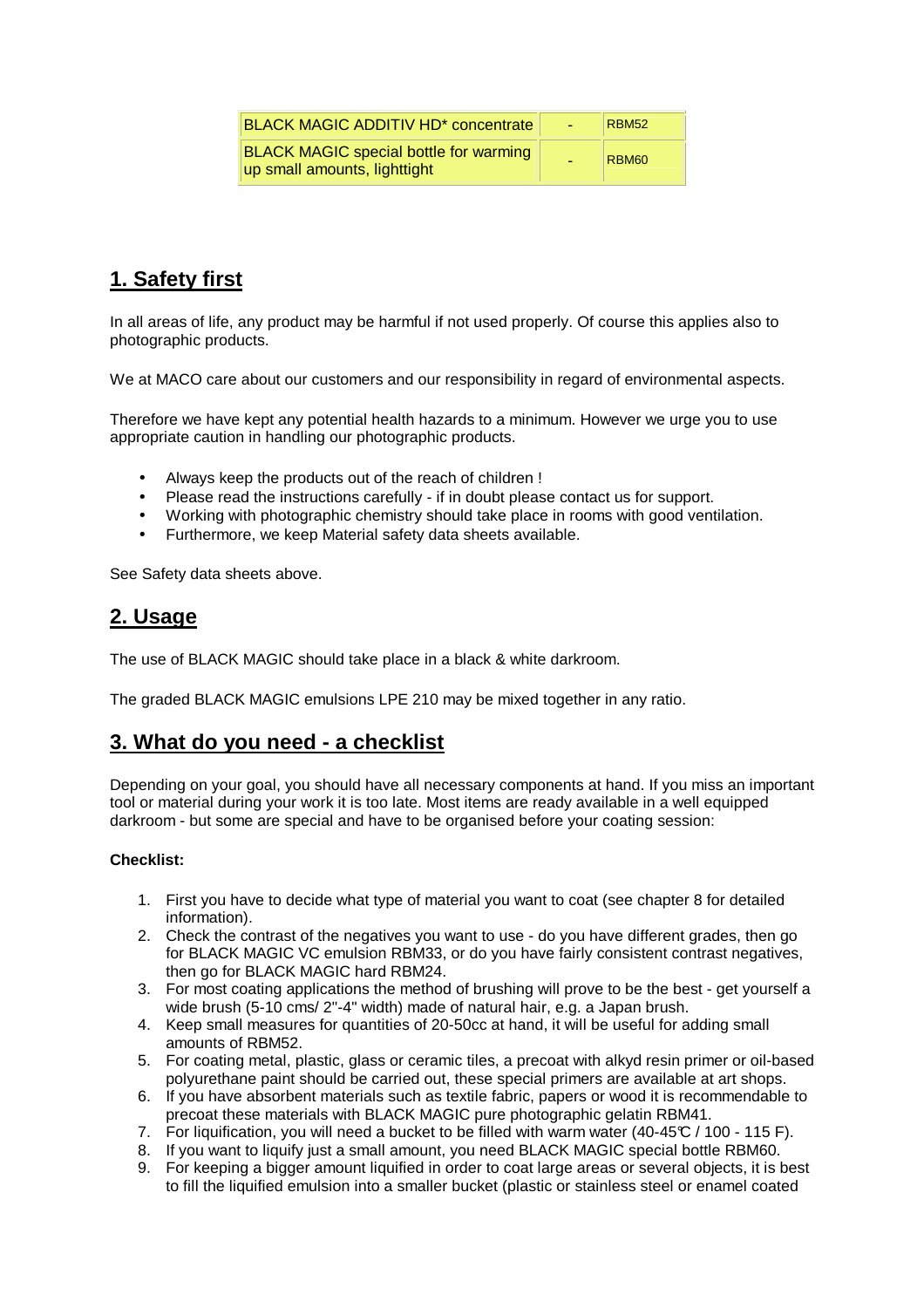only) and place this bucket into a larger container filled with warm water to keep the emulsion liquified.

- 10. For improving mechanical resistance you need BLACK MAGIC ADDITIV HD RBM52.
- 11. In order to make coating easy and keep the problem of unwanted bubbles low you need spirit (grain alcohol).
- 12. Check your safelight before coating, in order to avoid unwanted fogging (see chapter 7 for details).
- 13. If you want to store materials coated with light-sensitive emulsion, have enough lighttight containers at hand, the containers should be designed in a way that these will cope with the wet emulsion (high moisture).

### **4. How much area can be coated**

With non-absorbent materials, you can coat up to 8 m<sup>2</sup>, with absorbent materials you can coat up to 4  $m<sup>2</sup>$ 

In practical use, this may vary due to the thickness of the coating and the absorbent properties of the chosen material.

### **5. How do you store BLACK MAGIC**

The liquid emulsions RBM23 and RBM33 should be stored in the refrigerator (6°C-8°C / 40 - 46 F). All other components, RBM41, RBM52 and RBM60 can be stored at room temperature.

### **6. How long is the shelf life**

If stored according to our instructions, shelf life will be one year. If you deep freeze RBM23 and RBM33 at temperatures below -10 C°/ 14 F shelf life will be extended by far.

# **7. What type of Safelight is suitable**

### **7. What type of Safelight is suitable**

RBM23: red or yellow green

RBM33: red or light brown, **no** yellow green

Keep in mind, that silver halides collect light in difference to the human eye.

Therefore, it is advisable to keep safelight exposure to a minimum. In reality no safelight is really safe it's just a matter of exposure time. We recommend to do a fogging test under your own conditions this is especially important if you want to coat large areas or many objects.

Carry out a trial coating and let it be exposed partially by your safelight at the place you want to coat all other materials. Place a black cardboard on top and move it in a way that you have an exposure bracketing of 15 minutes/ 30 minutes/ 45 minutes and so on.

Develop and see whether any exposure shows a gray fogging. If this is the case move or change your safelight.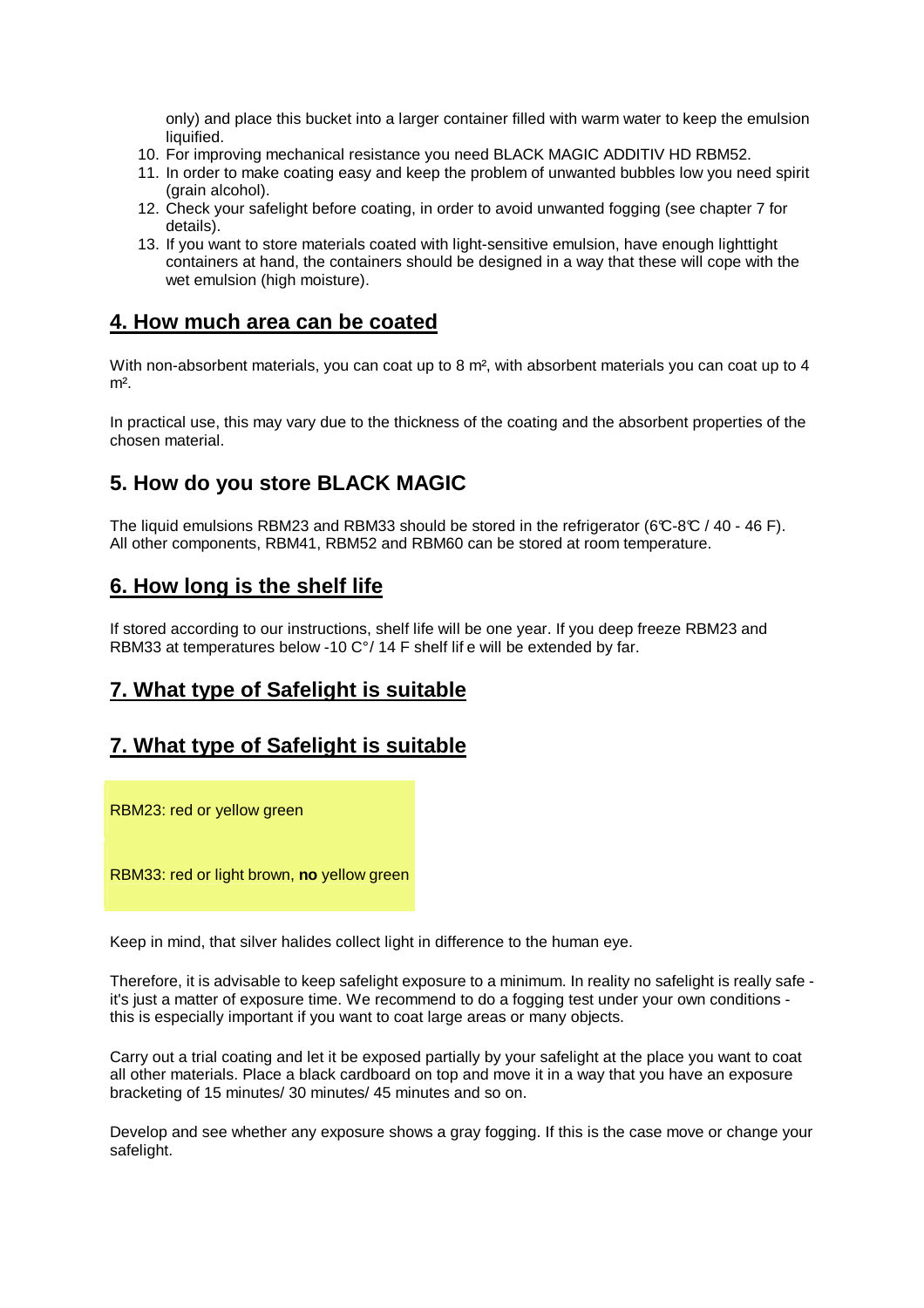### **8. What different approach is recommended for each type of material to be coated**

Depending on the chosen material, the thoroughness of your preparation will be decisive for your final art work.

All materials have to be free from dust and grease. If in doubt clean twice - any trace of grease will lead to adhesion problems.

After you have selected a material to be coated, there is a different approach for 3 main groups of materials:

- 1. Absorbent materials such as fabric, papers or wood; if you want to prevent the emulsion to be soaked into the base, a precoat with BLACK MAGIC RBM52 - pure photo gelatine has to be made (also called baryta solution, but without barium sulphate).\*
- 2. Smooth and/or hard surfaces such as polished stone, glass or metal; we recommend also a precoat with RBM52in combination with RBM41 - hardening additive solution (to improve adhesion and mechanical qualities).

If you encounter that the emulsion comes off during processing, precoat these materials with clear alkyd resin primer or oil-based polyurethane paint (available at art material shops).

#### **Note on metal:**

Due to the electrochemical reaction chain (there is low electrical current between precious and non-precious metals) it is important to coat an isolation layer onto the metal surface before coating the light sensitive emulsion.

For doing so you can use either a white enamel paint or a clear alkyde resin paint. Be sure that this precoat has dried off completely, as any remaining solvent will show up in your final result..

#### **Note on plastics:**

As all plastics (acrylic etc.) are being produced in a way that embodies anti adhesion additives, the emulsion will come off during processing. Therefore, it is necessary to coat these materials with paint which sticks to the emulsion, withstands the photographic processing and delivers good adhesion to the emulsion. Try the a.m. alkyde resin paint.

3. All other materials can be coated directly with BLACK MAGIC photographic emulsion. With 3-D objects several thin coats ensure high maximum density (after setting before complete drying).

#### **How to make a baryta solution:** (this step may be carried out under normal lighting conditions)

Warm up 1000cc tab water until 70°80°C and dissolv e completely 40 grms of RBM41 by continuous stirring, until free of lumps. To reduce surface tension you may add a few drops of **LP-MASTERPROOF** (wetting agent with bactericide and fungicide additives) to your solution, this makes it easier to evenly coat smooth /hard materials. Coat your material directly afterwards. To improve hardening of the emulsion add 20 - 50 cc of BLACK MAGIC additive RBM52 to your solution. Since you coat under normal lighting conditions even coating will be much easier.

#### **Note about hardening:**

You can harden indirectly by adding BLACK MAGIC additive RBM52 to the baryta solution and harden directly by adding BLACK MAGIC additive RBM52 to the light sensitive photographic emulsion (in this case, please use the photographic emulsion within 2 hours). For better adhesion of the coating and to improve mechanical resistance of the surface you may combine both methods.

Furthermore, you can add BLACK MAGIC additive RBM52 directly to the developer.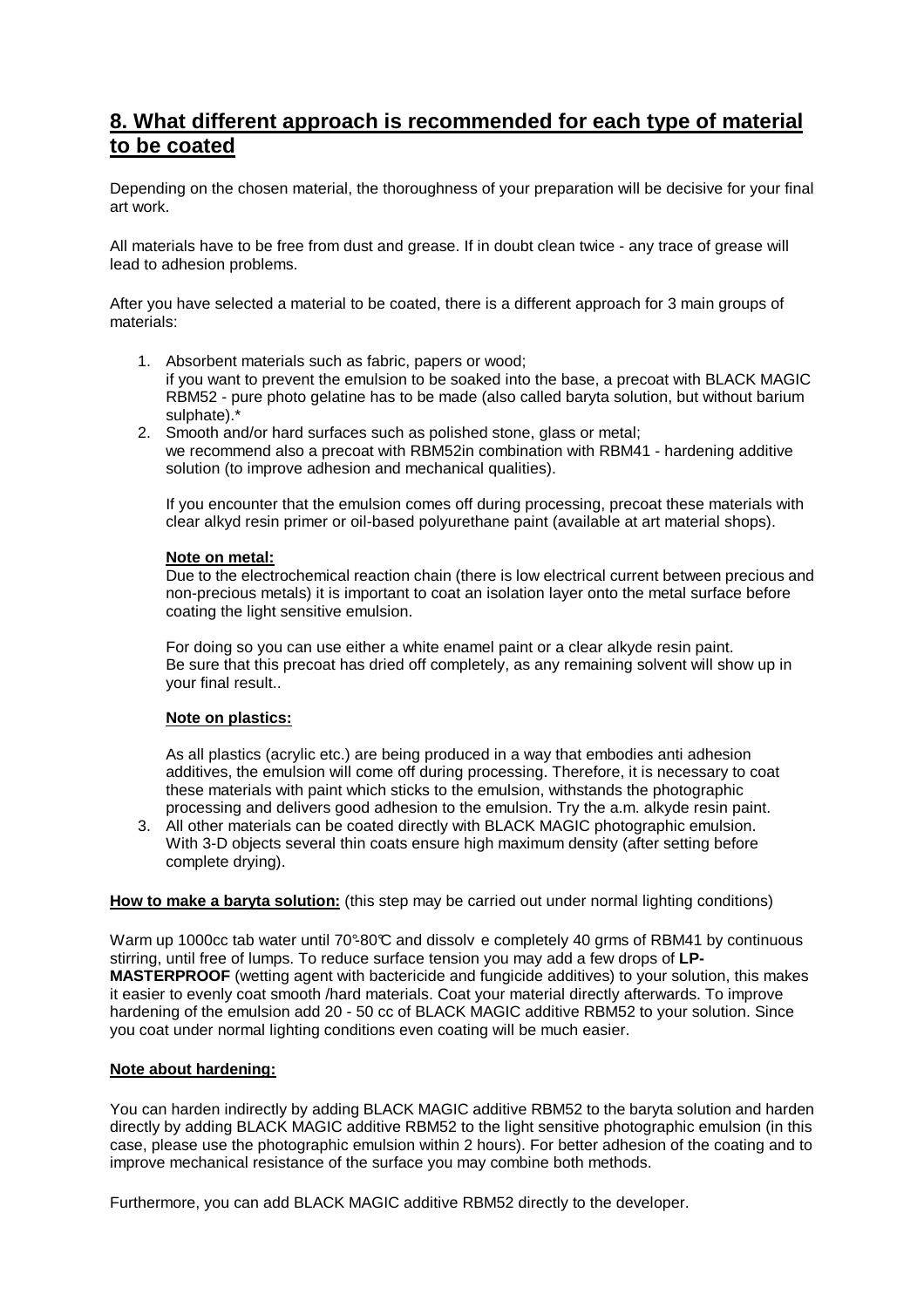### **9. How do you combine the modular components of the BLACK MAGIC system**

The graded BLACK MAGIC emulsion RBM23 may be mixed together in any ratio, to achieve in between grades. For a wide range of contrast control use BLACK MAGIC RBM33.

For absorbent materials use BLACK MAGIC RBM41, it is a purified photo gelatin, much cleaner than gelatin for food, and add for improved mechanical resistance BLACK MAGIC ADDITIV HD RBM52 instructions at the end of this manual, due to its special formula you can add RBM52 also to the emulsion itself and to the developer.

It's much easier to warm up partial amounts of emulsion if you use RBM60, the special bottle is lighttight and thus you avoid warming up the complete bottle - spare time and keep the emulsion quality high.

Spirit (grain alcohol) is recomended in order to get rid of bubbles which almost always occur. Add 10- 20cc of it directly into the liquified emulsion (amount based on 500cc). If you have a longer coating session, you can add spirit (grain alcohol) every 20 minutes.

### **10. How to achieve different image tones**

If you decide to precoat your material with BLACK MAGIC RBM41, you can add water soluble photographic dyes to the solution - add as much until you have the desired tone, usually a few drops will suffice.

### **11. How does the liquification take place**

Take out BLACK MAGIC photographic emulsion of your refrigerator and...

Carry out following working steps under safelight conditions !

Either take out the needed amount out of the bottle by using a solid plastic or stainless steel spoon fill it into the special bottle (article RBM60) and liquify it up in a bucket filled with warm water (35-40°C). For larger application projects warm up the original bottle by the same means.

Note: For first trial coatings or smaller objects to be coated just take out needed amounts (under darkroom safelight) out of the original bottle , put them into a graduate and liquify by warming up in a container (or bucket) filled with warm water. By doing so you will ensure the quality of BLACK MAGIC (repeated warming and cooling harms light sensitive products).

If you want to coat larger objects (e.g. ceramics, stones) you may heat them in your oven (30-40 $\degree$ C /86 -104F) so your emulsion won't set while you are still coating.

### **12. What are the different ways of coating**

If you have never worked with BLACK MAGIC photographic emulsion before, you can train the coating procedure with coffee cream since this liquid has a similar viscosity.

#### **You can coat your objects different ways:**

| pour and pan | $=$ with flat and rigid materials such as tiles, metal plates etc. |
|--------------|--------------------------------------------------------------------|
|              | pour and brush $=$ with almost all materials                       |
|              |                                                                    |
| dip and dunk | $=$ with smaller 3-dimensional objects                             |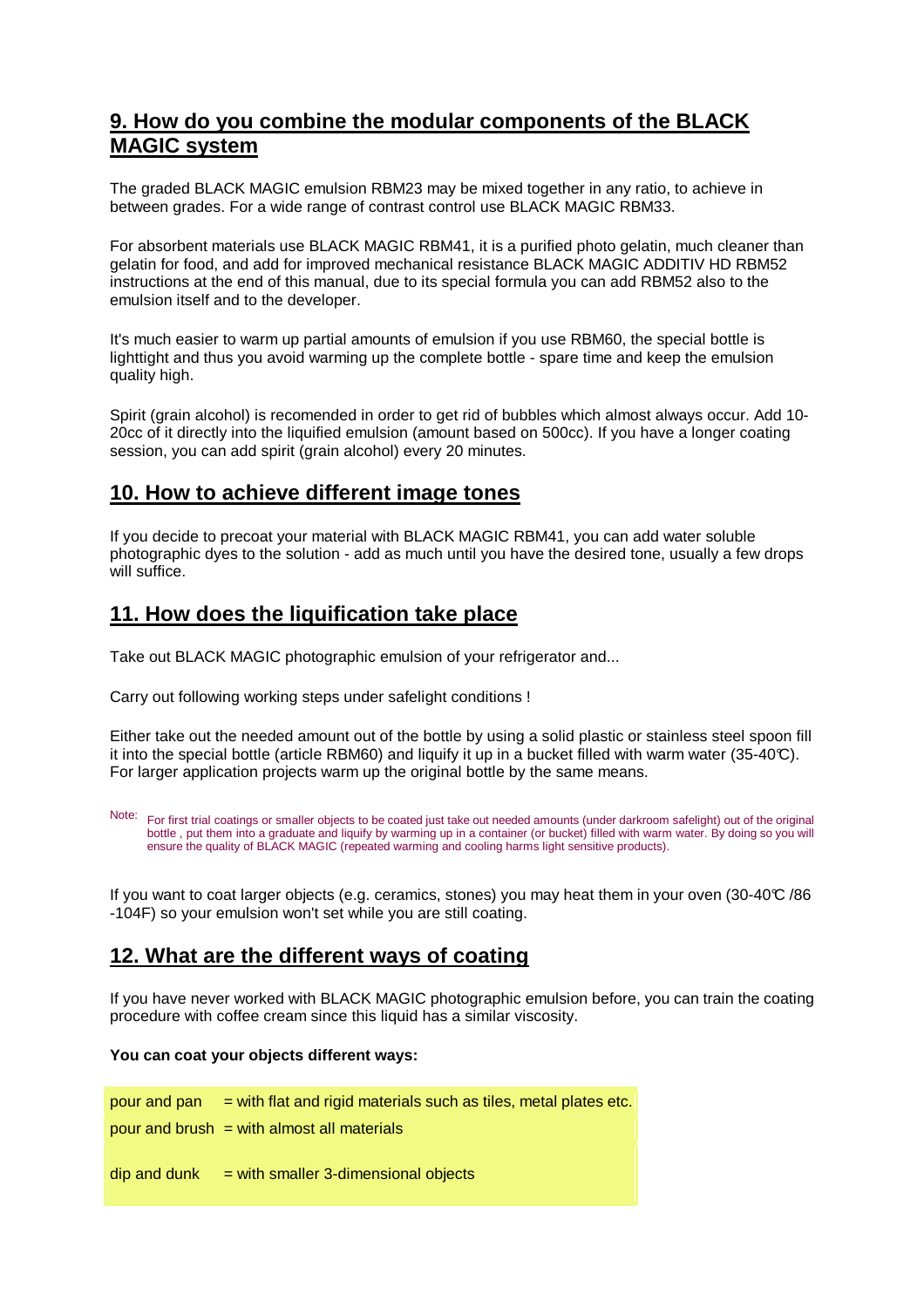#### spray  $*$  = with large and complex structured objects

\* Use only spray guns with large jet opening, an air brush is not suitable.Wear protective clothing/mask to avoid inhaling spray particles.

For most applications best results will be achieved by using a brush with natural hair (e.g. Japan brush).

We recommend to coat test stripes at the same time for determining the correct exposure later on. Preferably of the same material or the backside of photographic paper).

Excessive emulsion may be reused immediately.

```
By using an spray gun, you can adjust viscosity with distilled water up to an ratio of 1:1.
Note: By using an spray you, you can be By doing so spray several layers.
```
#### **Setting stage:**

Cooling and setting stage follows directly after coating. In this stage the coated surface is very delicate. Setting will take about 1 to 2 hours. You can speed up setting by storing the coated materials in the refrigerator for about 30 min. To avoid unwanted exposure either use a light-tight container or unscrew the bulb of your refrigerator.

#### **Drying stage:**

Now you can dry the coated materials.

You can do so by using a hair dryer at low heat setting and midrange distance to avoid melting of the emulsion. Check hair dryer by turning it on in the dark before using it to make sure there is no electrical spark or glowing of the heat wires which could cause an exposure. Of course you can store objects in your darkroom (Do not turn on room light!) and let them dry off. This will take between several hours and 1 day depending on the kind of object and humidity.

#### **13. Exposure - what do you have to consider**

Procedure is similar to standard photographic paper, especially if you have coated flat materials. With 3-dimensional objects close down your enlarging lens to the maximum to reach maximum depth of field. (Note that by stopping down your lens, depth of field will be 1/3 before and 2/3 behind point of focus)

Hint: With cylindrical or evenly formed objects you can produce a large halftone negative(or if you wish also a graphic negative without grey values) by using GENIUS Litho Film. This negative can then be laid or taped onto your coated object (e.g. a bottle or a vase) and then turn it evenly under the enlarging light - by doing so a sharp and even exposure will be a lot easier !

**Note:** If you have used LPE310 for coating, you can change grades for optimum photographic results. This can be done equivalent to standard variable contrast photographic papers (e.g. **MACO Multispeed 1F** and **Multibrom F** or **AGFA Multicontrast** etc.) either with filters for your filter drawer (e.g. **LABOR PARTNER Fil 8**, **ORIENTAL Acrylicfilter**,or **ILFORD Multigrade Filter**) or with enlargers with Variocontrast - or Colorhead by turning the corresponding filter values: **Yellow** = for softer image reproduction **Magenta** = for harder image reproduction

**Note:** In case you exposure was to intense, you can bleach until desired density is reached by using LABOR PARTNER LP-SEPIA PART A, Art. No. LPH51A, dilution 1+30.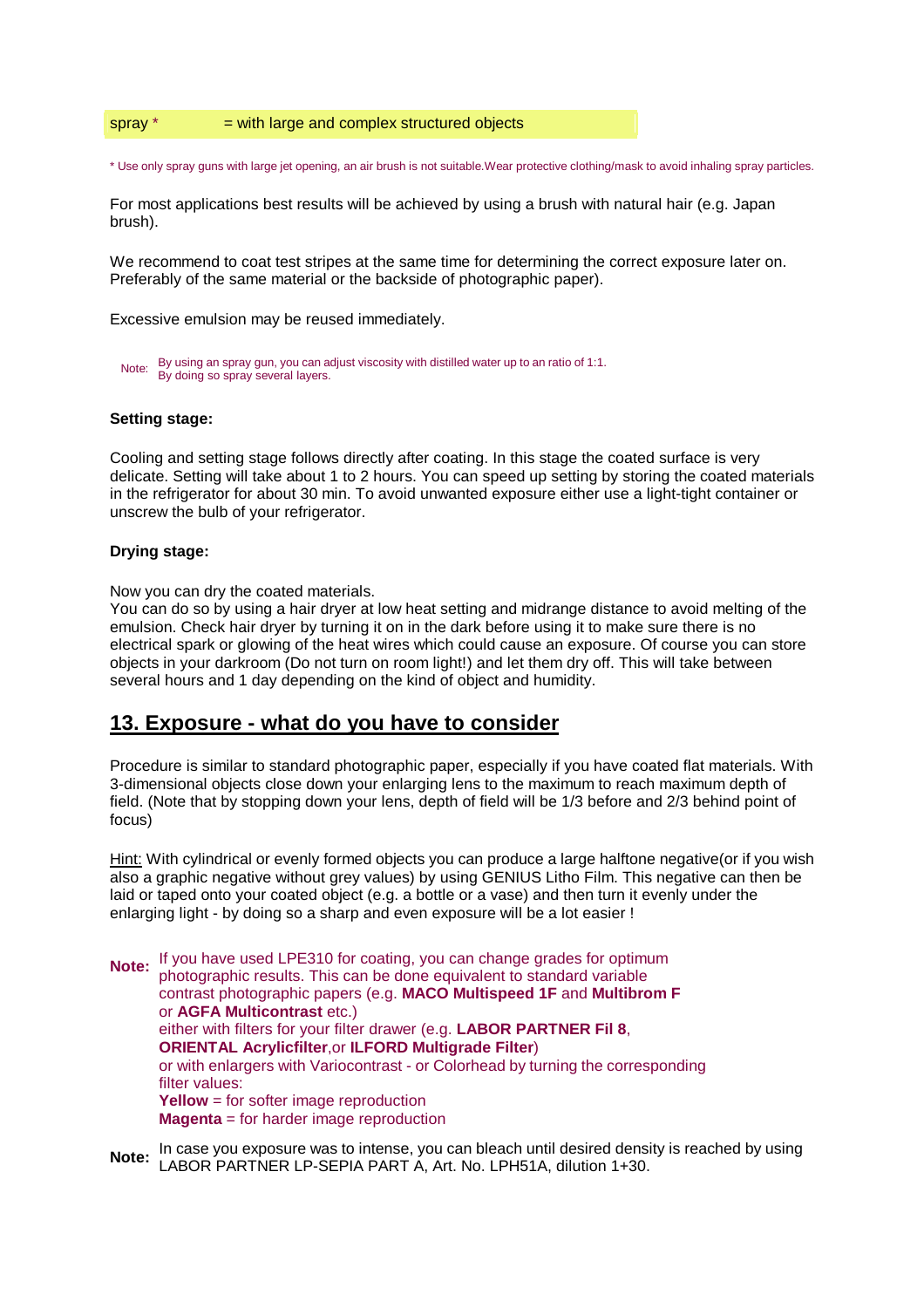# **14. Processing - what is important for good results**

Due to the high silver content, use high energy photographic chemistry only.

LABOR PARTNER photochemistry is especially well suited for BLACK MAGIC. Keep working temperature to a max. of 20°C or lower, to avoid da maging of the emulsion.

| <b>Developer:</b>          | Rollei RPN, for universal application<br>Rollei RHC, for steeper grade                                                              |
|----------------------------|-------------------------------------------------------------------------------------------------------------------------------------|
| <b>Short rinse:</b>        | Rinse with tab water or dunk in water filled tray to for 10-20 seconds                                                              |
| Stopbath:                  | Rollei CITRIN, odorless, non allergic and environmentally friendly                                                                  |
| Fixer:                     | Rollei RXA, pH-neutral for non acidic fixing, improved archival quality,<br>avoids sulphur dioxide emissions, shorter washing times |
| <b>Washing:</b>            | tab water, 68 F / 20°C, duration depending on coati ng thickness and base material.                                                 |
| <b>Wetting agent:</b>      | Rollei RWA, 3rd generation, with bactericide and fungicide additives                                                                |
| <b>After</b><br>treatment: | Rollei SELENIA, unsurpassed quality for protection of image silver, improved image<br>brilliance                                    |
| <b>Drying:</b>             | Air drying, in case of need use a hair dryer                                                                                        |

#### **Hints for processing**

- avoid mechanical influences onto the coated emulsion, (e.g. touching with hands or chemistry tongs) even though hardening may has taken place, emulsion is very delicate
- lay or position your object into a large enough tray and pour (or cautious dunking) your chemistry onto it with caution.
	- Proceed in the sequence developing stop fix washing (p.4)
- with larger objects (heavy objects, room walls etc.) which can not be processed by described means, pour the chemistry with a graduate or even a watering can onto your object starting from bottom and going up to the top. Procedure identical to a.m. steps
- always use fresh fixer and keep fixing time as short as possible you will be rewarded with short washing times
- fixer with hardener may not be used, because the extensive washing time will damage the emulsion.

# **15. Notes on special aspects**

- since BLACK MAGIC is a very versatile product, so before you have gained any experience you should follow our application information closely - later on, your own experience and your creativity will be the best coach.
- in addition you can protect finished objects by coating them e.g. with a clear polyurethane paint.
- if you wish to coat any metal objects, be sure to prime an undercoat before coating with light sensitive (containing a silver compound) emulsion in order to avoid an electrochemical reaction.You can use RBM41 pure photographic gelatin.
- BLACK MAGIC additive RBM52 is free of formaldehyde and may also be used for emulsion hardening of films and papers: Dissolve 40 - 80cc of LPE 520 in 1000cc water and dunk the materials you want to harden for 2 - 3 minutes and let them dry afterwards.

# **16. Trouble shooting guide**

|  |  | $\mathbf{R}$<br><b>'esult</b> | reason | romody |
|--|--|-------------------------------|--------|--------|
|--|--|-------------------------------|--------|--------|